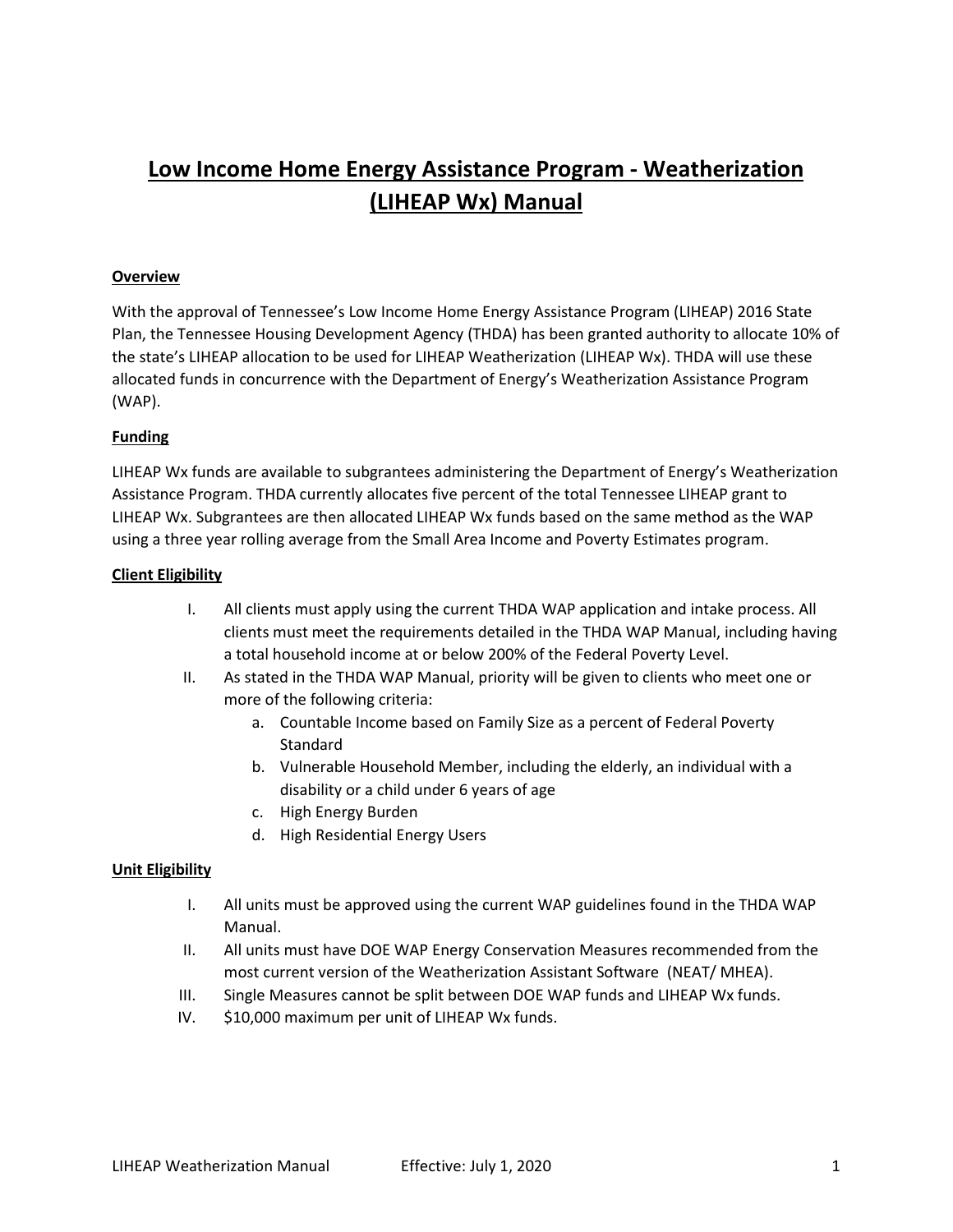# **Procurement of Work**

All bidding processes outlined in the THDA WAP Manual must be followed. All LIHEAP Wx measures must be included on the final WAP work order.

#### **Allowable Measures**

#### • **Health and Safety Items**

- I. Health and Safety items can vary case by case. LIHEAP Wx funds can be used, but are not limited to the following:
	- a. All units must meet the ASHRAE 62.2-2016 Standard (see Ventilation section)
	- b. Moisture issues
	- c. Electrical issues
	- d. Removal of unvented space heaters in order for replacement of heat source
	- e. Lead Safe Weatherization practices
	- f. Radon
		- i. Whenever site conditions permit, exposed dirt must be covered with a vapor barrier, except for manufactured homes

#### • **Ventilation**

- I. All units must meet ASHRAE 62.2-2016 standards.
	- a. All units must have an ASHRAE 62.2-2016 ventilation calculation completed and included in the client file.
	- b. Dwellings which require added ventilation must be installed to run continuously or timed-intermittently.
- II. All exhaust ducts must be insulated to R-8 outside the conditioned space and vented outside.
- III. New kitchen exhaust fans must be capable of exhausting 100CFM to meet BPI/IRC requirements. Kitchen exhaust fans are an option to provide continuous or intermittent ventilation as required by ASHRAE 62.2 2016.
- IV. New bath exhaust fans must be capable of moving at least 50cfm of air to meet BPI/IRC requirements.
- V. LIHEAP Wx funds may be used to repair or replace existing exhaust fans and venting as well as non-existent exhaust fans. Replacement exhaust fans in rooms where one did not exist must be carefully documented with written and photo justification. Compliance with ASHRAE 62.2-2016 is not required for fans that are designed to run only ondemand and serve as a supplement to the ASHRAE ventilation requirements.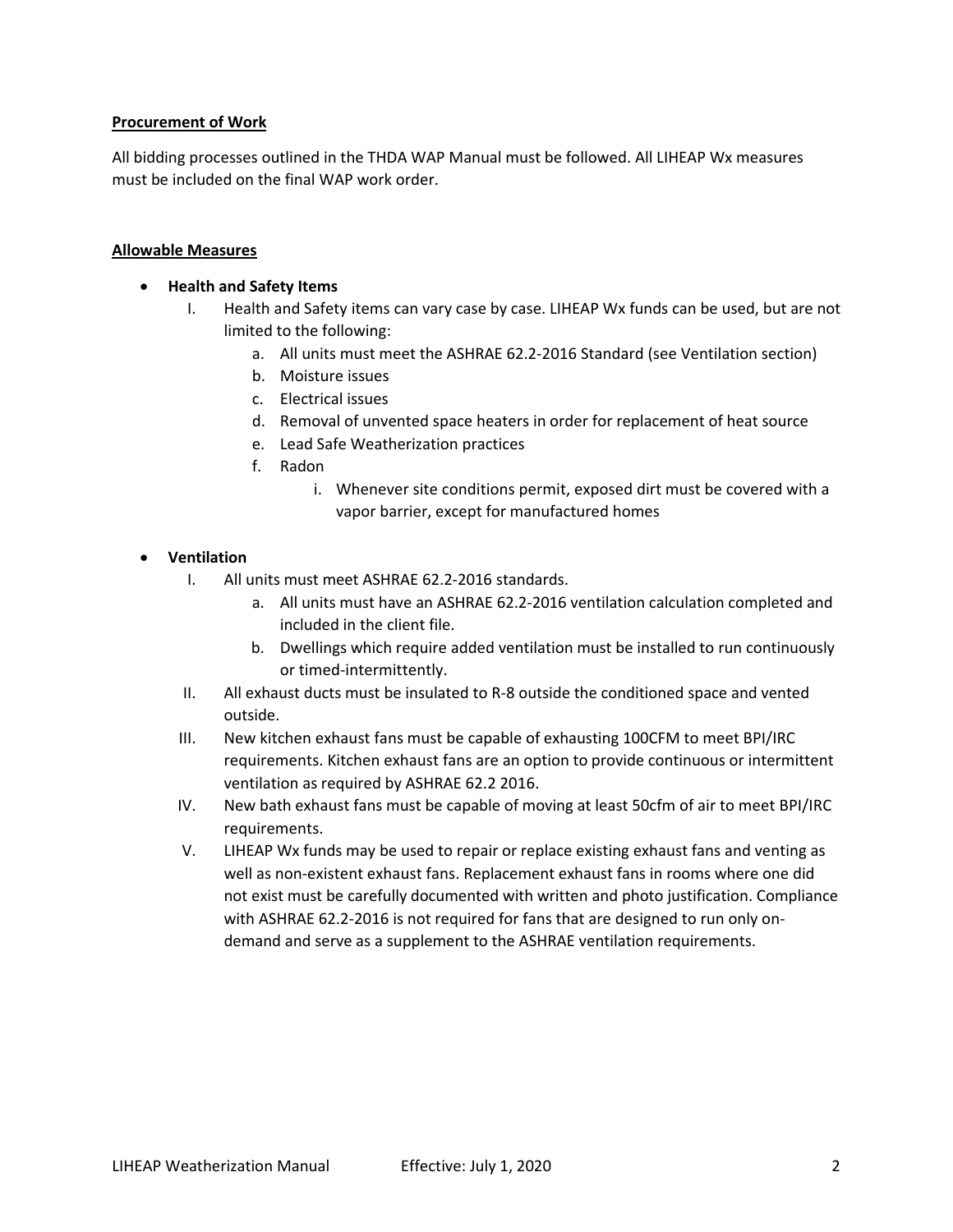# • **Unvented Space Heater Removal**

- I. Weatherized units cannot be left with an unvented space heater as the primary heat source.
- II. Unvented space heaters that are used as the primary heat source, must be removed after the new heat source is functioning.
- III. Unvented space heaters that are used as a secondary or emergency heat source can remain. The units must meet ANSI Z21.11.2.
- IV. Unsafe secondary unvented space heaters may be serviced or repaired using LWx funding.

# • **HVAC/Furnace/AC**

- I. Dwelling units that have a poorly functioning or non-functioning HVAC/Furnace/AC systems can be eligible for maintenance or repair. Repairs can include, but are not limited to:
	- a. Clean and tune-up
	- b. Clean evaporative and condensing coil
	- c. Check the gas pressure and make adjustments as needed
	- d. Clean condensate line
- II. Dwelling units that have a poorly functioning or non-functioning HVAC/Furnace/AC system that are beyond repair can be eligible for replacement meeting the following guidance:
	- a. New systems must meet current Energy Star rating or equivalent
		- i. AHRI shall be submitted by contractor/crew prior to installation.
		- ii. Verification of model number will be obtained on-site during inspection.
	- b. New Systems must have a Manual J and Manual S calculation.
		- i. Subgrantees may substitute the ACCA Manual J with the Weatherization Assistant estimated post energy usage.
		- ii. Subgrantees shall verify the HVAC sizing calculations are correct prior to installation.
	- c. HVAC units with a SEER or de-rated SEER of 10 or less should be replaced; Documentation of the de-rating calculation must be included in the client file
	- d. Central heating units with an AFUE or de-rated AFUE of 55% or less should be replaced; Documentation of the de-rating calculation must be included in the client file
- III. Electric Furnace
- IV. Electric Space Heater
- V. Air filters must be replaced as needed and up to a one year supply of new air filters must be provided. Air filters are ancillary to an HVAC installation and must be included in the cost of HVAC replacement.
- VI. Dwelling units that do not have an existing central system may use the following options :
	- a. Window Heat Pumps
		- i. A maximum of 3 window heat pump units can be installed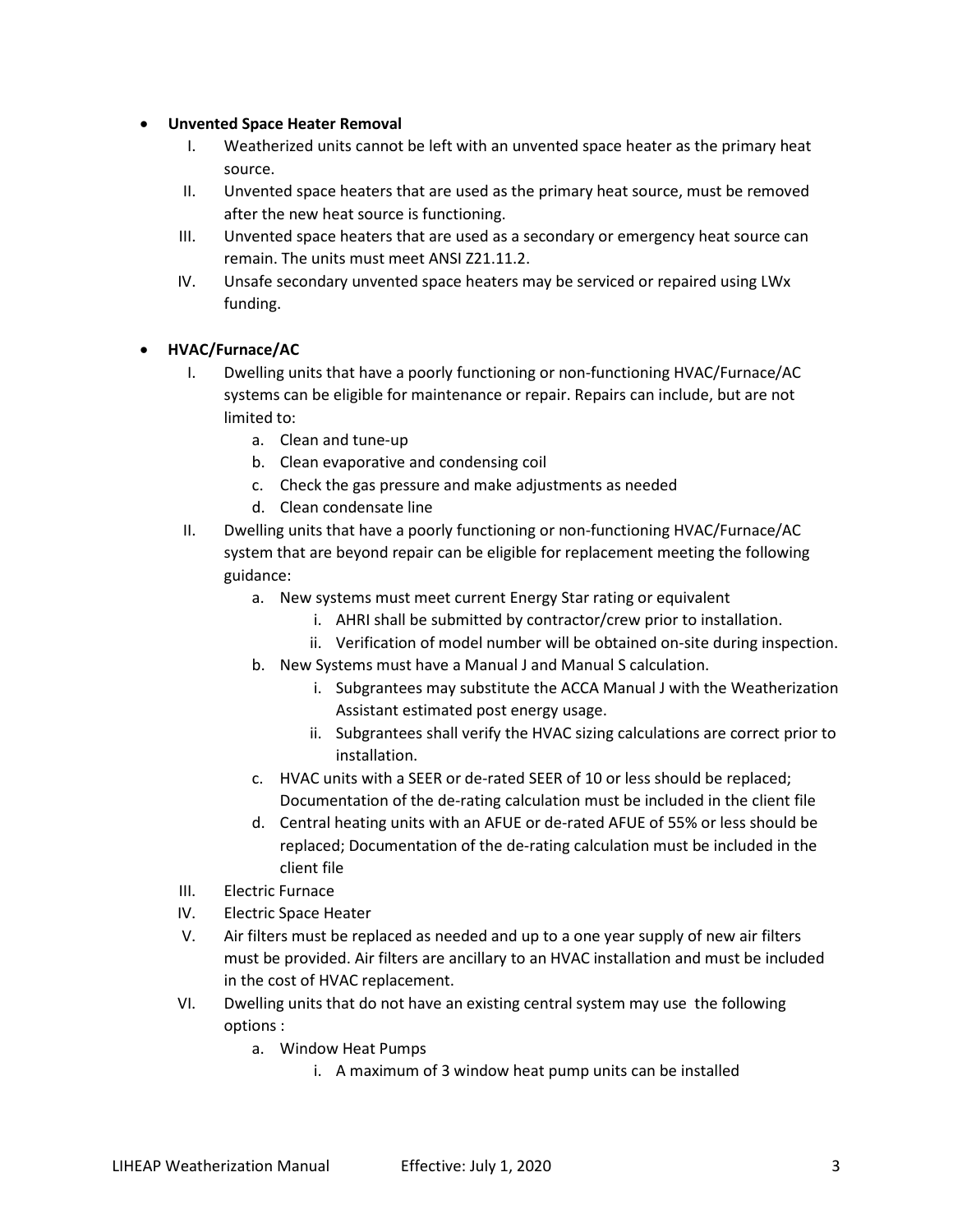- ii. Each heat pump must be current Energy Star rated (or equivalent) and sized according to manufacturer's room sizing specifications
- b. Mini-split Heat Pumps (Ducted or Ductless)
- c. Central System
	- i. All previously stated HVAC (II)(b) sizing requirements apply HVAC  $(II)(b)$ .
	- ii. All previously stated energy efficiency requirements apply HVAC (II)(a)
	- iii. Cost considerations of ductwork shall also be considered when selecting between options. Ductwork shall meet the above requirements.

# • **Water Heater**

- I. Water heaters are allowed to be repaired if they are leaking, malfunctioning or otherwise deemed a health and safety hazard.
- II. Water heaters that are beyond repair can be replaced.
	- a. New water heaters must meet current Energy Star criteria or equivalent. In cases where an Energy Star water heater cannot be installed due to space/installation restrictions, THDA will approve the installation of non-Energy Star water heaters on a case by case basis.
- III. Gas water heaters must have a complete, passing CAZ test; Documentation of CAZ testing must be including in the client file.

#### **Invoicing**

LIHEAP Wx funds are designed to supplement the WAP and support it. Following federal program financial regulatio[n 2 CFR 200.405\(d\),](https://www.ecfr.gov/cgi-bin/retrieveECFR?gp=&SID=f82ff4e4630e7acb322c94a9c068b977&mc=true&n=pt2.1.200&r=PART&ty=HTML#sp2.1.200.e) a single expenditure that benefits both WAP and LWx cannot be solely funded through LIHEAP Wx. All expenses in these categories must be allocated a reasonable percentage or hours to the same budget category in WAP.

All LIHEAP Wx invoices must accompany the appropriate WAP invoice and include all backup documentation. Invoices will be delivered in a separate file from the WAP invoice.

Administrative expenditures cannot exceed 8% of the amount awarded.

Allowable sub-grantee administrative costs are:

- I. All telephone costs, including long distance charges, incurred for LIHEAP Wx associated activities
- II. Salary and fringe benefits of the LIHEAP Wx Coordinator when not carrying out the functions allowable under program support
- III. Salaries and fringe benefits of clerks, fiscal, other administrative and supervisory staff for time allocated to LIHEAP Weatherization.
- IV. Administrative costs not covered under other defined categories, including space, copying and consumables
- V. Financial audit and liability insurance
- VI. Indirect cost percentage approved by cognizant agency